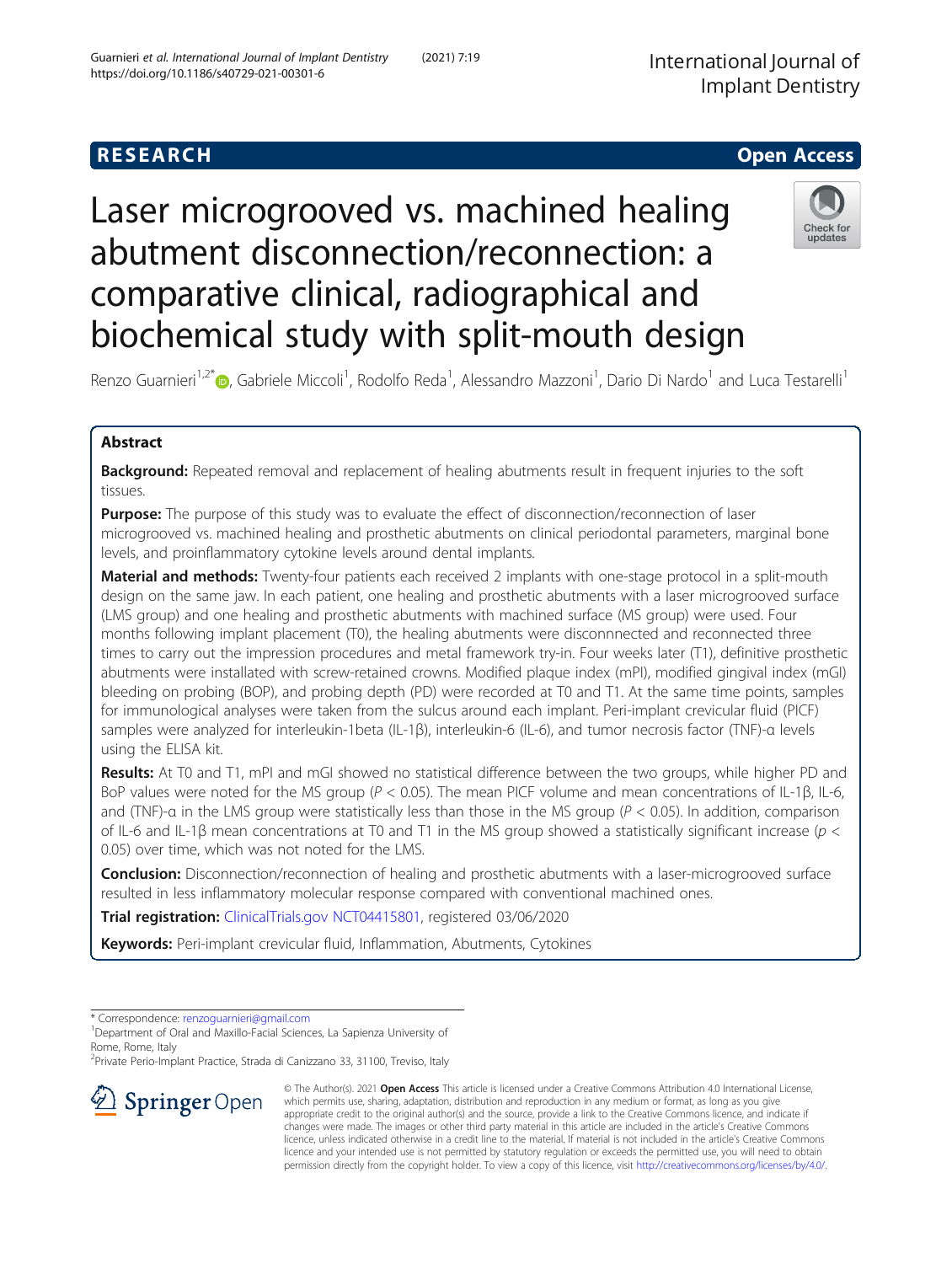# Introduction

Over the years, some new configurations and topographic characterizations have been proposed and investigated in an attemp to improve the soft tissue attachment to the transmucosal part of dental implants [[1](#page-9-0)–[13](#page-9-0)]. One of the configurations is produced by a controlled laser ablation, which allows the formation of microgrooves with resolution within a micrometric range. In vitro experimental studies provided the hypothesis that laser-produced microgrooves in the range of 8 μm could be used to create a predetermined site on which a physical connective tissue attachment can be achieved [[14](#page-9-0)–[17](#page-9-0)]. Evaluating the effect of surface microgeometry in terms of cell attachment, proliferation, and orientation, cell culture studies showed that fibroblasts grown on 8-μm microgrooved surface become oriented and channeled in line with the grooves, whereas on a smooth/machined surface, fibroblasts growth was random. Subsequent histologic studies on humans demonstrated that, unlike fibers aligned in a parallel nonfunctional orientation around dental implants as fibrous capsules, fibers around 8-μm laser-microgrooved surfaces (LMS) have perpendicular, functional physical orientation [\[18](#page-9-0)–[20\]](#page-9-0). This kind of attachment is similar to that of a natural tooth, which is an indispensable barrier against bacterial infection and other harmful stimuli. Attachment helps stabilize the peri-implant soft tissue and protect the peri-implant marginal bone. It has been also histologically documented in animal and human models that the peri-implant soft tissue seal developed using an 8-μm LMS on healing abutments can be transferred to another abutment with the same macro and micro-architecture [\[21](#page-9-0)–[23\]](#page-9-0). A clinical question, however, remains unanswered: whether repeated removal and reattachment of LMS healing abutments for impression procedures and metal framework try-in disturbs and disrupts the mucosal seal. Repeated disconnection/reconnection of healing abutments with machined surfaces (MS) result in frequent injuries to the soft tissues [\[24](#page-9-0)], with subsequent tissue inflammation, apical downgrowth of junctional epithelium, and apical positioning of the connective tissue and crestal bone level changes [[25](#page-9-0)]. To detect peri-implant soft tissue conditions by means of histologic analysis in humans is difficult. Ethical concerns such as harvesting gingival tissue around abutments in humans are major since it may affect long-term healing. A non-invasive method to study the response of inflamed tissues around teeth is the analysis of gingival crevicular fluid (GCF) [[26](#page-9-0)]. In analogy, analysis of peri-implant crevicular fluid (PICF) was proposed [[27](#page-10-0), [28](#page-10-0)]. Similar to GCF, the

PICF is an osmotically mediated inflammatory exudate which originates from the gingival vessel plexus. The composition of PICF is similar to gingival crevicular fluid, consisting of cells, host-derived enzymes and their inhibitors, inflammatory mediators, host response modifiers, and tissue breakdown products. Clinical studies comparing the inflammatory and immunological responses around implants and teeth found no significant difference between PICF and GCF volumes at either healthy or inflamed sites [[27](#page-10-0), [28\]](#page-10-0). Inflammatory and immune events were similar in the peri-implant mucosa and gingiva, and GCF and PICF production was governed by similar mechanisms, which depend on peri-implant tissue inflammatory conditions. Inflammation in peri-

and cytokine profiles may occur based on the health status of the peri-implant mucosa and may help in detecting early metabolic and biomechanical lesions in peri-implant soft tissues. The present study aimed to evaluate, clinically and biochemically, the effect of repeated disconnection/re-

implant gingival tissues results in the activation of innate immune receptors, affecting the expression of proinflammatory cytokines which may be detected by analysis of PICF  $[29-31]$  $[29-31]$  $[29-31]$  $[29-31]$ . Changes in PICF flow rate

connection of LMS and MS healing abutments during restorative stages, on hard and soft tissue behavior.

# Material and methods Patients

# Twenty-four partially edentulous patients (11 males and 13 females, mean age 47.3 years), requiring implant therapy for a prosthetic rehabilitation in at least two contralateral sites of the mandible or maxilla, participated in this study. Patients were included if they were 18 years or older, in good general health,

with sufficient amount of bone available to place a standard implant (3.8 mm diameter and 9 mm length) detectable by means of CBCT evaluation, and with adequate width of keratinized tissue ( $\geq 2$  mm) at the implant site.

None of the recruited patients had received antibiotics in the last 3 months prior to examination. Exclusion criteria were as follows: natural teeth adjacent to surgical area affected by untreated periodontal or endodontic infections, peri-implant bone defects requiring bone augmentation, absence of opposing occlusion, full-mouth plaque score (FMPS)  $\geq$  15%, fullmouth bleeding score (FMBS)  $\geq$  15% recorded at the time of implant placement, para-functional habits, severe maxilla–mandibular space discrepancies, uncontrolled diabetes and treatment with bisphosphonates, patients smoking > 10 cigarettes a day, and any drug/ alcohol abuse.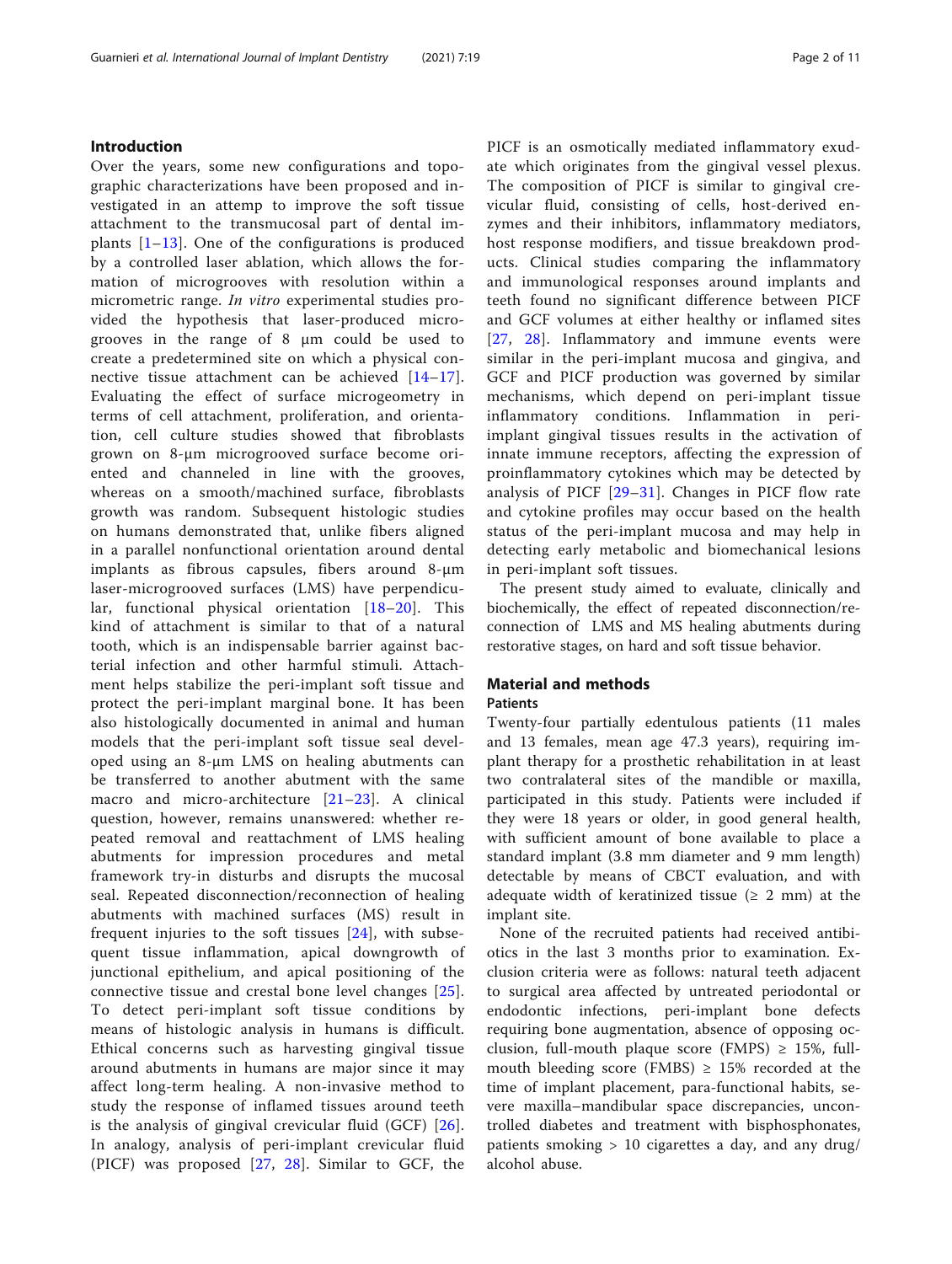<span id="page-2-0"></span>

Secondary exclusion criteria at implant surgery included a lack of primary implant stability or the need for a simultaneous hard tissue grafting. Secondary exclusion criteria at end of healing phase included FMPS and FMBS  $\geq$  15%, clinical signs of implant mobility, or any sign of peri- implant infection.

Each patient was informed about the evidence-based positive outcome of implant treatment and signed a free informed consent form after he/she has received detailed information about the study.

Treatments were performed according to the principles outlined in the Declaration of Helsinki on experimentation involving human subjects. The study was approved by the Research Ethics Committee of the La Sapienza University of Rome (#4597). Trial registration: [ClinicalTrials.gov](http://clinicaltrials.gov) NCT04415801,registered 03/06/2020, [https://register.clinicaltrials.gov/prs/app/action/](https://register.clinicaltrials.gov/prs/app/action/SelectProtocol?sid=S0009V52&selectaction=Edit&uid=U0003LQX&ts=24&cx=-mviyyi) [SelectProtocol?sid=S0009V52&selectaction=Edit&uid=](https://register.clinicaltrials.gov/prs/app/action/SelectProtocol?sid=S0009V52&selectaction=Edit&uid=U0003LQX&ts=24&cx=-mviyyi) [U0003LQX&ts=24&cx=-mviyyi](https://register.clinicaltrials.gov/prs/app/action/SelectProtocol?sid=S0009V52&selectaction=Edit&uid=U0003LQX&ts=24&cx=-mviyyi).

The study duration was from May 2016 to September 2017, and it was accomplished in 2 phases, including healing period following implant placement (12/16 weeks) and a restorative phase (3 weeks) (Fig. 1).

### Implants

Forty-eight implants (Tapered Internal TRX, BioHorizons, AL, USA) were inserted by the same surgeons (RG, LT) using the same one-stage protocol in accordance with the manufacturer's recommendations and with surgical procedures suggested for one-stage implant placement in partially edentulous patients.

# Surgical and prosthetic protocol

Following local anesthesia, a crestal incision over the edentulous site was performed. After full-thickness flap elevation, osteotomy site was prepared using custommade surgical template. After placement, one implant received a healing abutment with LMS (Laser-Lok© Healing Abutments, BioHorizons, AL, USA) (LMS group), while the contralateral implant received a healing abutment with MS (Standard Healing Abutment, BioHorizons, AL, USA) (MS Group). The MS abutments were entirely machined, while the LM abutments exhibited a partially (0.7 mm) microgrooved surface. The resulting circumferential horizontal mismatch (i.e.,

platform switch) was 0.65 and 0.6 mm for 4.3- and 5.0 mm implant diameters, respectively.

The single-stage approach prevents soft tissue covering the implant and corresponding cover cap during early postoperative period. A minimum distance of 1.5 mm between implant and adjacent teeth was maintained to preserve surrounding soft tissue and bone. Postoperative instructions included antimicrobial rinse (0.12% chlorhexidine rinse) and analgesics. Prescription medication use was recorded through patient diaries. Sutures were removed at week 1.

After 4 months (T0), the healing abutments were removed and placed in a saline solution. After taking the impression with direct pick-up coping and an open-tray, the healing abutments were reattached. The same procedure for removal and reattachment of the same healing abutment was repeated two additional times for the try-in of crown frame and the try-in of crown porcelain. Each time, the inside of the implant and the transmucosal area were rinsed with 0.2% chlorhexidine to eliminate foreign agents that induced inflammation. During the prosthesis delivery session, the laser-microgooved healing abutments were replaced with laser-microgrooved definitive prosthetic abutments (Laser-Lok© Easy Ti Abutments, BioHorizons, AL, USA), and smooth/machined healing abutments were replaced with smooth/ machined definitive prosthetic abutments (Custom Castable UCLA Abutments, BioHorizons, AL, USA).

At T1, no rinsing with 0.2% chlorhexidine was performed. All implant-supported restorations were screw-

Table 1 Demographics and healing/prosthetic abutment data of study population

| or study population                   |              |        |
|---------------------------------------|--------------|--------|
| Patients                              | 24           |        |
| Sex (male/female)                     | 11/13        |        |
| Age (years)                           |              |        |
| Range                                 | 24/67        |        |
| Mean $+$ SD                           | $47.3 + 9.4$ |        |
| Healing/prosthetic abutment           | I SM         | MS.    |
| Jaw location (maxilla/mandible)       | 12/16        | 12/16  |
| Tooth type (molar/premolar)           | 10/18        | 10/18  |
| Implant diameter (3.8 mm/4.6 mm)      | 18/10        | 20/8   |
| Implant length (9.5 mm/11 mm/12.5 mm) | 15/7/6       | 14/8/6 |
|                                       |              |        |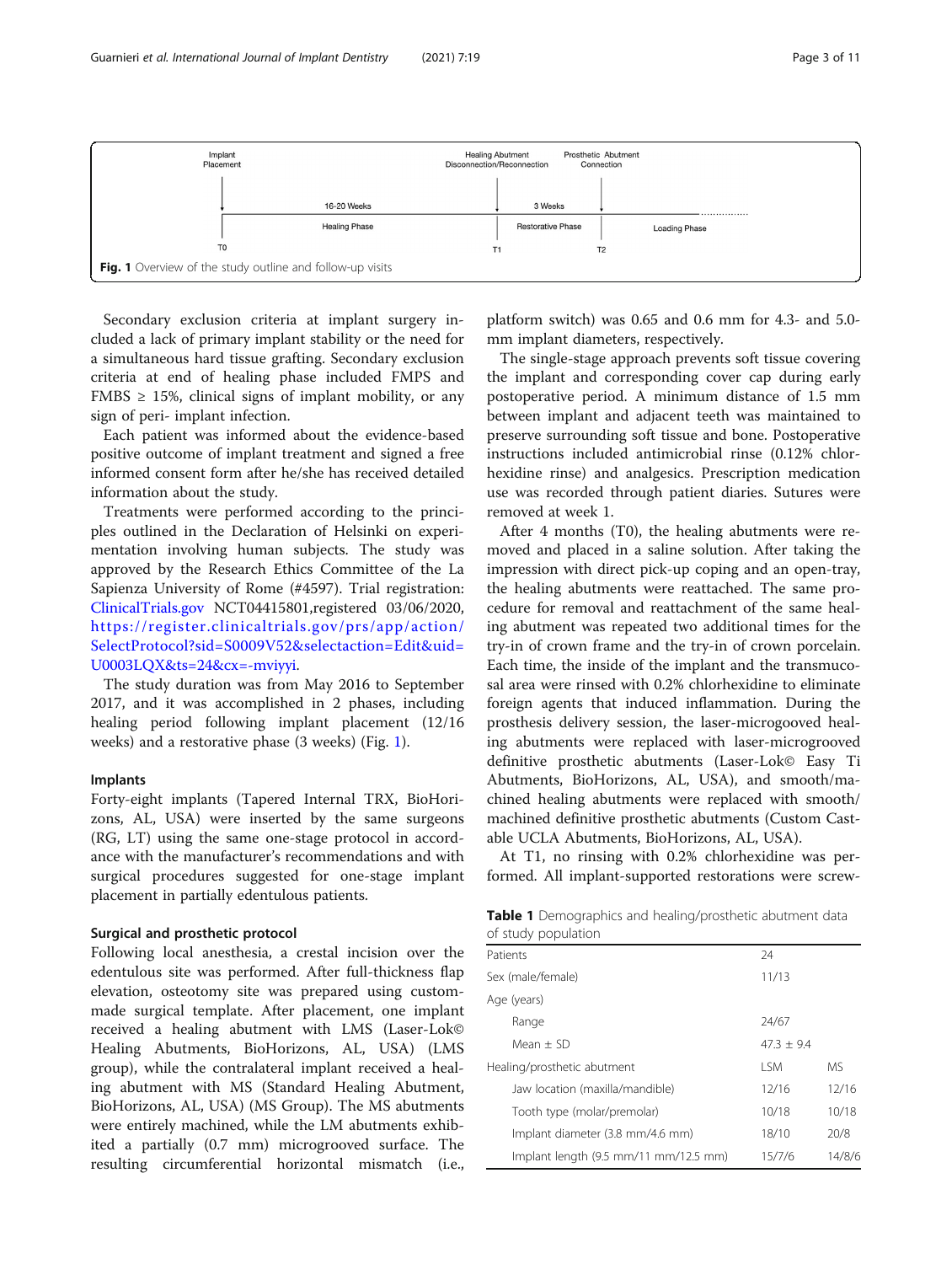<span id="page-3-0"></span>retained single crowns. After delivery of the final restoration, patients were enrolled in a maintenance program with biyearly recalls. In Table [1](#page-2-0), demographic data of the study population are reported.

# Clinical data and sample collection

The clinical evaluation was performed by one clin-ician (RG). At T0 and T[1](#page-2-0) (Fig. 1), the following clinical parameters were assessed at each implant site using a pressure-calibrated (20–25 g) and color-coded plastic periodontal probe (Click-Probe® green, Kerr GmbH, Biberach, Germany): modified plaque index (mPI), modified gingival index (mGI), bleeding on probing (BoP), and probing depth (PD). mPI, mGI, BOP, and PD measurements were performed at 6 aspects per implant: mesiobuccal (mb), midbuccal (b), distobuccal (db), mesiooral (mo), midoral (o), and distooral (do). In addition, at T0 and T1, FMPS and FMBS were assessed

# PICF sampling and biochemical analysis

The PICF was collected with standardized paper strips (Periopaper™, Proflow, Amityville, NY) at T1 and T2 by one clinician (RG). Following the isolation of the sampling area with sterile cotton gauzes, accurate suction was performed, and experimental sites were gently air dried to reduce any possible contamination with saliva. Supragingival plaque was removed with teflon or plastic curettes for implant maintenance. Extreme care was taken to minimize mechanical irritation during PICF sampling because this is known to affect the actual fluid volume. Two paper strips were placed at each sampling site at the same time (mesially and distally) and were left in situ for 30 s. Paper strips contaminated by blood were excluded. To eliminate the risk of evaporation, paper strips with PICF were immediately transported to previously calibrated Periotron 8000® (Ora Flow, Inc., Plainview, NY, USA) which was switched on and allowed to warm up for volume quantification. Before volume measurement, a blank paper strip was placed in the device, and the reading dial was set to zero. To increase reliability, the calibration of the device was checked periodically by triplicate readings. The PICF was measured electronically in Periotron units, which were converted to microliters (μl) by the MCCONVRT software (Ora Flow).

For the biochemical analysis, the paper strips were placed in a single Eppendorf vial containing 100 μl phosphate-buffered saline and stored at − 80 °C. Interleukins (IL-1β, IL-6) and tumor necrosis factor alpha (TNF- $\alpha$ ) were quantified by enzyme-linked immunosorbent assay (ELISA) kits following the procedures recommended by the manufacturer (Duoset kit; R&D,Minneapolis, MN, USA). The standard solution and samples were added to wells, which had been precoated with specific monoclonal capture antibodies. After 3 h, polyclonal antibodies conjugated with horseradish peroxidase were added to each well and incubated for 1 h. A substrate solution containing hydrogen peroxidase and chromogen was added and allowed to react for 20 min. The biomarker levels were assessed by a micro-ELISA reader (Ultramark, Bio-Rad, CA, USA) at 450 nm and normalized to the abundance of standard solution. All biochemical analyses were performed by a blinded researcher.

### Radiograph examination

Radiographs were performed at T0 and T1, with a paralleling technique using a Rinn film holder with a rigid film-object X-ray source. For the radiograph procedure, a silicone index material was fixated to the residual dentition, and a radiograph holder was constructed for each patient. This technique ensured that the same position of the radiograph film could be reproduced at each visit, and the angle of the radiograph would not deviate. The radiographs were taken

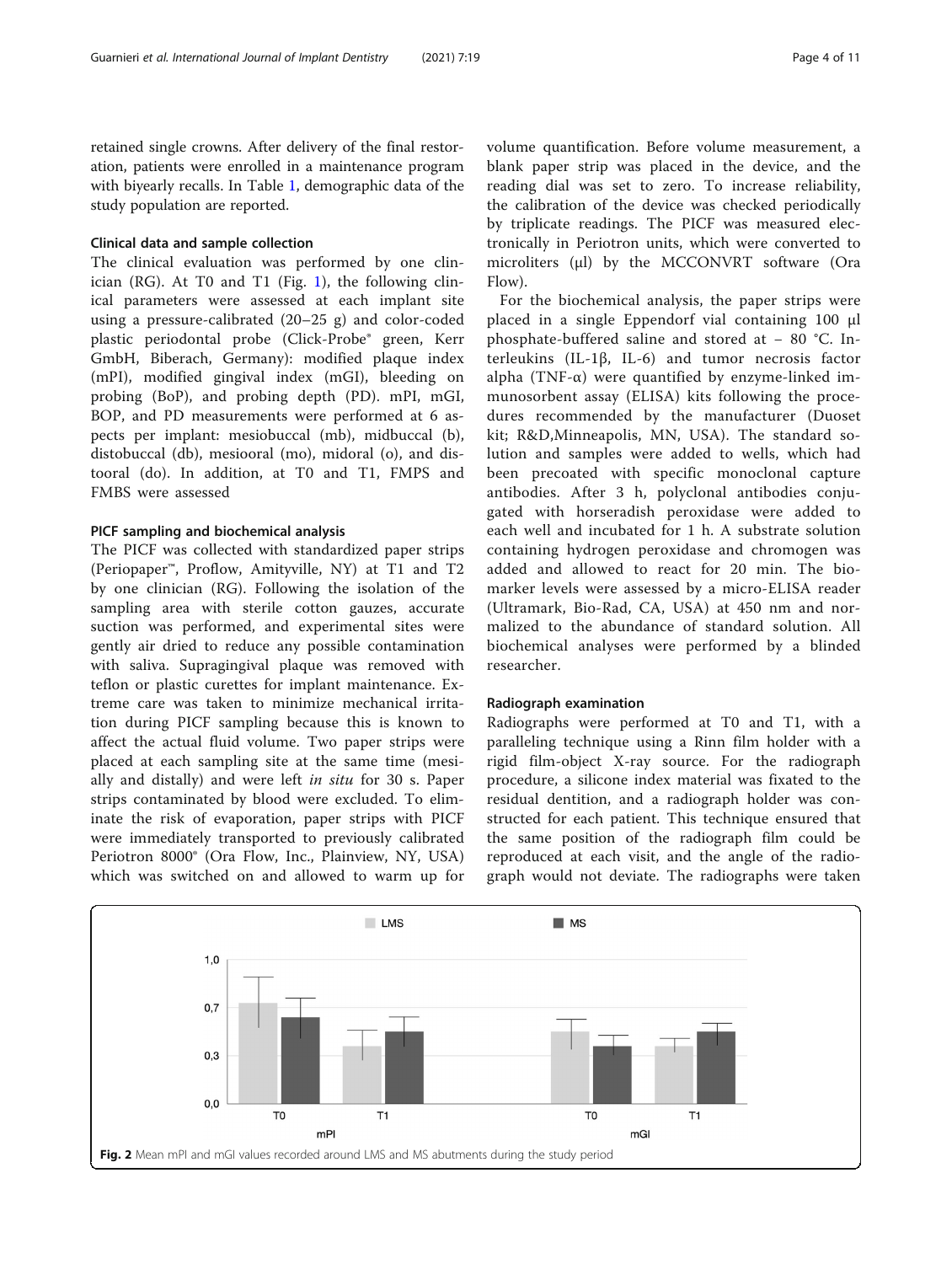<span id="page-4-0"></span>

in high-resolution mode (Vista Scan Durr Dental, Durr Dental Italy S.r.l) with a dental X-ray machine (TM 2002 Planmeca Proline CC, Planmeca Group Helsinki, Finland) equipped with a long tube that operated at 70 Kw/7.5 mA. Specialized software (DBSWIN software, Durr Dental Italy S.r.l) was used for linear measurements of marginal bone changes. The following radiographic measurements were performed:

- radiographic implant length (IL): distance (in mm) between the implant coronal margin and the implant apex as assessed at the midportion of the implant; and
- residual bone height at the mesial (MI) and distal (DI) aspects of the implant: distance (in mm) between the line linking the coronal implant margin, and the first contact of the crestal bone on both mesial and distal sides of the implant.

To account for radiographic distortion, radiographic measurements on each radiograph were adjusted for a coefficient derived from the ratio: true length of the implant/IL.

The radiographic marginal bone loss (MBL) was calculated by subtracting the marginal bone level at T0 from marginal bone level at T1.

All measurements were carried out by a single trained examiner (RG) who had previously undergone a calibration session for radiographic assessment on a sample of 5 patients treated with the same implant system and not included in the study.

# Statistical analysis

Due to a lack of published data to estimate the variations in outcome measures at the respective test and control abutments, a sample size calculation was not feasible. Data were analyzed using SPSS software version 13.0 (Chicago, IL, USA).

Mean values and standard deviations (mean  $\pm$  SD) were calculated for each considered clinical parameter. The normal distribution of error terms and the validity of the model's assumptions were assessed using a Q–Q plot. One-sided P values were calculated and corrected according to Sidak's method for multiple hypothesis testing. Data were analyzed by means of Mann–Whitney test and by repeated-measure analysis of variance (ANOVA). The Bonferroni test was applied for the pairwise comparison. A  $P$  value  $< 0.05$ was considered statistically significant. Results of the linear mixed effects were used to calculate the estimates of the differences between groups and their 95% confidence intervals.

**Table 2** Comparison of the mean value of PICF ( $\mu$ I) detected in the LMS and MS groups

| LMS            |                |                 | MS             |                       |                 |        |  |
|----------------|----------------|-----------------|----------------|-----------------------|-----------------|--------|--|
| <b>Minimum</b> | <b>Maximum</b> | Mean $\pm$ SD   | <b>Minimum</b> | Maximum               | Mean $\pm$ SD   |        |  |
| 0.11           | 0.26           | $0.20 \pm 1.5$  | 0.13           | 0.27                  | $0.22 \pm 1.5$  | > 0.05 |  |
| 0.17           | 0.22           | $0.26 \pm 0.12$ | 0.38           | 0.49                  | $0.35 \pm 0.16$ | < 0.05 |  |
| > 0.05         | > 0.05         | > 0.05          | < 0.05         | < 0.05                | < 0.05          |        |  |
|                |                |                 |                | $\tilde{\phantom{a}}$ |                 |        |  |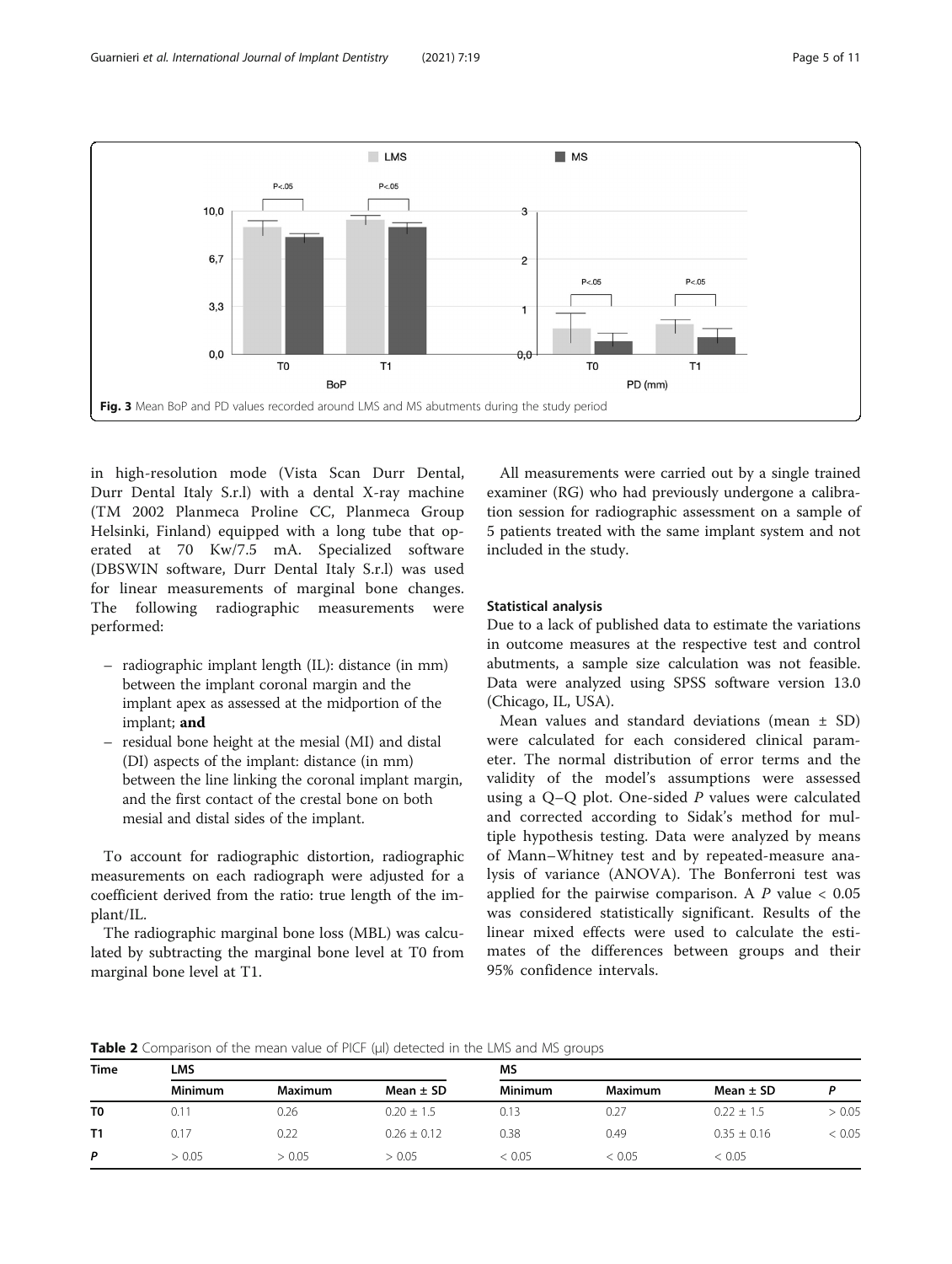

# Clinical results

Table [1](#page-2-0) reports the demographics and healing/prosthetic abutments data of the study population. The mPI for MS vs LMS at T0 and T1 were  $0.7 \pm 0.2$  vs.  $0.6 \pm 0.3$ and  $0.4 \pm 0.2$  vs.  $0.5 \pm 0.1$ , respectively (Fig. [2\)](#page-3-0). There was no significant difference between T0 and T1 in either group ( $P > 0.05$ ). Similarly, minimal gingival inflammation was noted throughout the study in both groups. At T0 and T1, the mGI for MS was  $0.5 \pm 0.13$  and  $0.4 \pm$ 0.21, respectively. At the same time points, the mGI for LM was  $0.4 \pm 0.14$  and  $0.5 \pm 0.22$ , respectively. There was no significant difference between T0 and T1 in either group ( $P > 0.05$ ) (Fig. [2](#page-3-0)). The BoP for LMS vs MS were 7.8  $\pm$  0.2 and 8.9  $\pm$  0.8, respectively at T0 and 8.2  $\pm$ 0.7 vs.  $9.4 \pm 0.4$  respectively at T1 (Fig. [3\)](#page-4-0). There was no significant difference between T0 and T1 in either group  $(P > 0.05)$ , while differences between MS and LMS at each time point were statistically significant ( $P < 0.05$ ). Between T0 and T1, a statistically significant increase pattern in the MS group was noted for PD  $(P < 0.05)$ , while in the LMS group, PD showed no statistically significant increase (Fig. [3](#page-4-0)). In the LMS group, the mean PD at T0 and T1 were  $0.9 \pm 0.3$  mm and  $1.1 \pm 0.2$  mm, respectively. In MS, the mean PD at T0 and T1 were 1.8  $±$  0.4 mm and 2.1  $±$  0.1 mm, respectively. Difference in PD between the MS and LMS groups was statistically significant at each time point ( $P < 0.05$ ).

# Biochemical results

PICF total volumes for MS vs LMS were 0.22  $\pm$  1.5 μL vs. 0.20 ± 1.5 μL at BSL, 0.35 ± 0.16 μL vs. 0.26  $\pm$  0.12 μL at T0, and 0.48  $\pm$  0.12 μL vs. 0.24  $\pm$  0.18 μL at T1 (Table [2](#page-4-0), Fig. 4). Differences between T0 and T1 were statistically significant only for the MS group. Between-group comparisons revealed significant difference  $(P < 0.05)$  for the MS and LMS groups at each time point. The biomechanical results are reported in Tables 3, [4,](#page-6-0) [5](#page-6-0) and [6](#page-7-0) and shown in Figs. [5](#page-7-0), [6,](#page-8-0) and [7.](#page-8-0) In the MS group, IL-1 $\beta$  and IL-6 showed a significant difference over time, while TNF-α showed no significant difference between T0 and T1. In the LMS group, IL-1β, IL-6, and TNF-α showed no significant difference between over time. At each time point, a significant difference between the MS and LMS groups was detected for IL-1β and IL-6.

#### Radiographic results

Between T0 and T1, in the MS group the mean radiographic MBL was  $0.36 \pm 0.06$  mm, while in the LMS

Table 3 Comparison of the level of interleukin 1β (pg/mL) detected in the LMS and MS groups

|                |                |         | - 7             |                | $\tilde{\phantom{a}}$ |                 |        |
|----------------|----------------|---------|-----------------|----------------|-----------------------|-----------------|--------|
| <b>Time</b>    | LMS            |         |                 | MS             |                       |                 |        |
|                | <b>Minimum</b> | Maximum | Mean $\pm$ SD   | <b>Minimum</b> | Maximum               | Mean $\pm$ SD   |        |
| T <sub>0</sub> | 1.52           | 23.52   | $15.53 \pm 5.5$ | .47            | 26.12                 | $23.95 \pm 7.5$ | > 0.05 |
| <b>T1</b>      | 1.61           | 26.27   | $14.2 + 4.1$    | 11.71          | 38.27                 | $34.2 \pm 8.1$  | < 0.05 |
| P              | > 0.05         | > 0.05  | > 0.05          | < 0.05         | < 0.05                | < 0.05          |        |
|                |                |         |                 |                |                       |                 |        |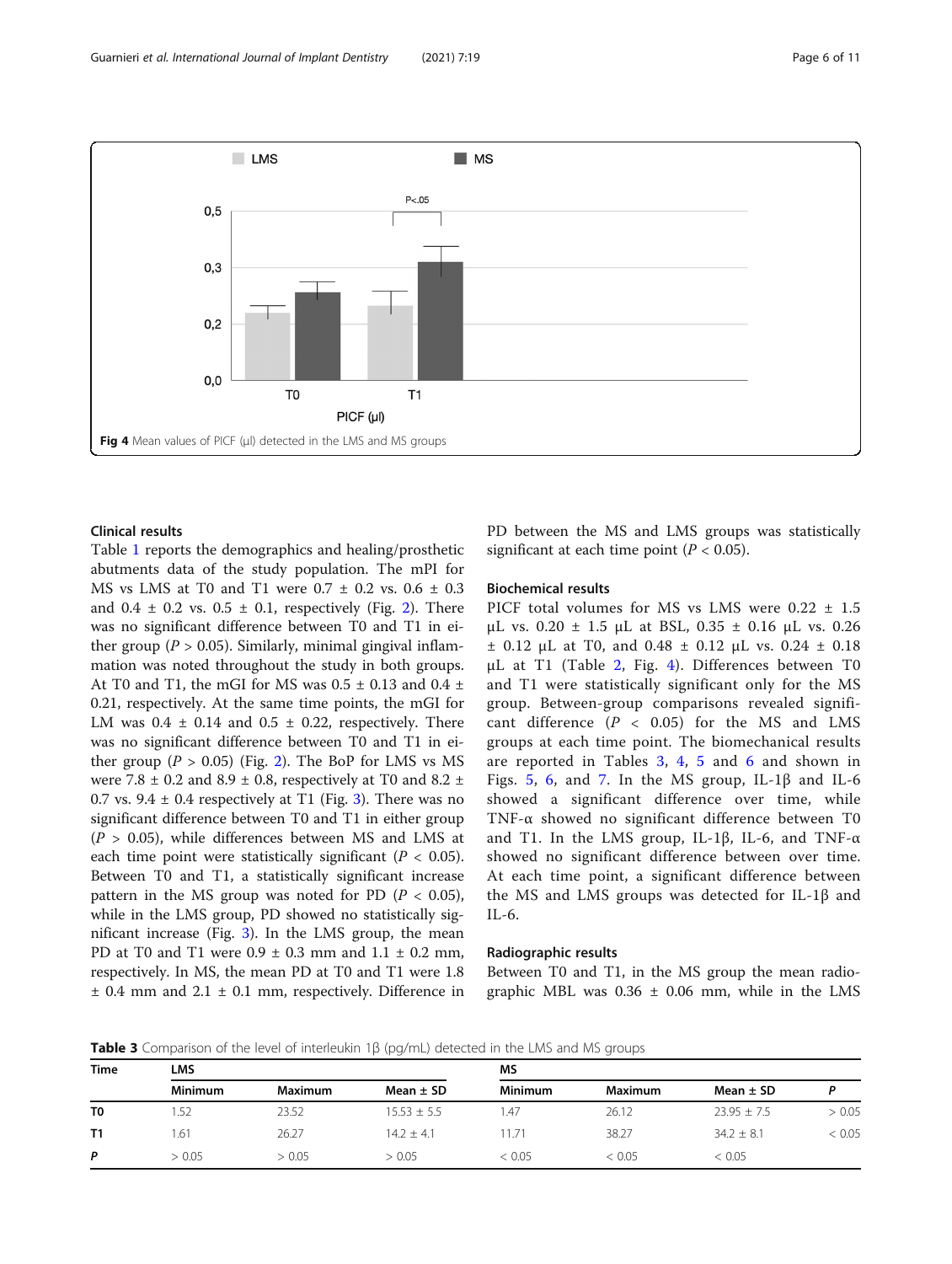| <b>Time</b> | LMS            |                |                | MS             |                |                |        |
|-------------|----------------|----------------|----------------|----------------|----------------|----------------|--------|
|             | <b>Minimum</b> | <b>Maximum</b> | Mean $\pm$ SD  | <b>Minimum</b> | <b>Maximum</b> | Mean $\pm$ SD  |        |
| T0          | 0.35           | 2.82           | $6.24 \pm 4.5$ | 0.31           | 15.73          | $7.33 \pm 2.6$ | > 0.05 |
| Τ1          | 0.42           | 13.51          | $7.12 + 4.1$   | 0.74           | 43.54          | $27.48 + 5.9$  | < 0.05 |
| P           | > 0.05         | > 0.05         | > 0.05         | < 0.05         | < 0.05         | < 0.05         |        |

<span id="page-6-0"></span>Table 4 Comparison of the level of interleukin IL-6 (pg/mL) detected in the LMS and MS groups

group, it was  $0.25 \pm 0.17$  mm. The difference between the MS and LMS groups was noted to be statistically significant ( $P < 0.05$ ) (Table [6](#page-7-0)).

# **Discussion**

Before final prosthesis fabrication, healing abutments must be disconnected and reconnected several times for impression making, metal framework try-in, and delivery of definitive abutments. It has been histologically documented that the dis/reconnected manipulation of healing abutment may mechanically injure the soft tissue barrier and disrupt the established mucosal seal, leading to an apical shift of the connective tissue attachment and remodelling of the underlying bone. Frequently, these histological changes clinically result in apical repositioning of the soft tissues [[25](#page-9-0), [32\]](#page-10-0).

In the present study, the one-stage surgical protocol, with immediate placement of healing abutments, allowed optimal soft tissue access to evaluate both the healing period following implant placement (12/ 16 weeks) and both the restorative phases (3 weeks). It is known that the peri-implant soft tissue clinical maturity is established 4 weeks following implant placement by a one-stage surgical protocol [[33](#page-10-0)]. Moreover, it has also been documented that the type of peri-implant tissue organization during soft tissue clinical maturity is influenced by transmucosal implant geometry and surface. While a smooth twodimensional surface may lead to a flat arrangement of cell attachments and a consequent extensive spreading and de-differentiation [[34,](#page-10-0) [35](#page-10-0)], a threedimensional roughened or bio-activated surface, conversely, was demonstrated to induce cell differentiation, according to the so-called "contact guidance" concept [[36\]](#page-10-0). During the soft tissue healing phase following implant placement, microgeometric or biofunctional surface modifications may induce fibroblast stabilization and differentiation, which promote connective tissue adaptation to the transmucosal part of the implant. In the present study, at the end of the healing period following implant placement, a significant statistical difference in PD and BoP was found between LMS vs MS. Therefore, it is possible to assume that during the observation periods, surfaces created with a laser on healing abutments may have influenced the soft tissue healing, improving soft tissue adhesion and creating a more robust perpendicular collagen fiber attachment [\[18](#page-9-0)–[21\]](#page-9-0).

Better results in PD and BoP around LMS vs. MS abutments were found also in a recent study by Schwarz et al. [[37](#page-10-0)]. Authors evaluated clinically, biochemically, and microbiologically the response of the peri-implant soft tissue around LMS and MS abutments during a wound healing period following implant placement (12 weeks), a plaque exposure phase (21 days), and a resolution phase (16 weeks). At the end of the wound healing period, the 46.2% of the MS and merely 13.3% of the LMS abutments revealed a positive BoP. Moreover, the mean BoP tended to be higher at MS compared with LMS abutments, even if the difference did not reach statistical significance. As regards the PD, at the end of the wound healing period, MS and LMS abutments showed a similar mean PD value; at the end of the plaque exposure and resolution phases in the LMS group, the PD was reduced on average by 0.15 mm, while in the MS group, it increased on average by 0.8 mm.

Histological studies in animals and humans provided evidence of reattachment of the connective tissue when a laser-microgrooved healing abutment was replaced with another laser-microgrooved healing or definitive

Table 5 Comparison of the level of tumor necrosis factor (TNF)-α (pg/mL) detected in the LMS and MS groups

| <b>Time</b>    | LMS            |                |                 | MS             |         |                 |        |
|----------------|----------------|----------------|-----------------|----------------|---------|-----------------|--------|
|                | <b>Minimum</b> | <b>Maximum</b> | Mean $\pm$ SD   | <b>Minimum</b> | Maximum | Mean $\pm$ SD   |        |
| T <sub>0</sub> | 0.62           | 1.12           | $0.71 \pm 0.26$ | 0.57           | .25     | $0.70 \pm 0.14$ | > 0.05 |
| <b>T1</b>      | 0.63           | 1.13           | $0.72 \pm 0.21$ | 0.69           | 1.31    | $0.73 \pm 0.38$ | > 0.05 |
| P              | > 0.05         | > 0.05         | > 0.05          | < 0.05         | < 0.05  | < 0.05          |        |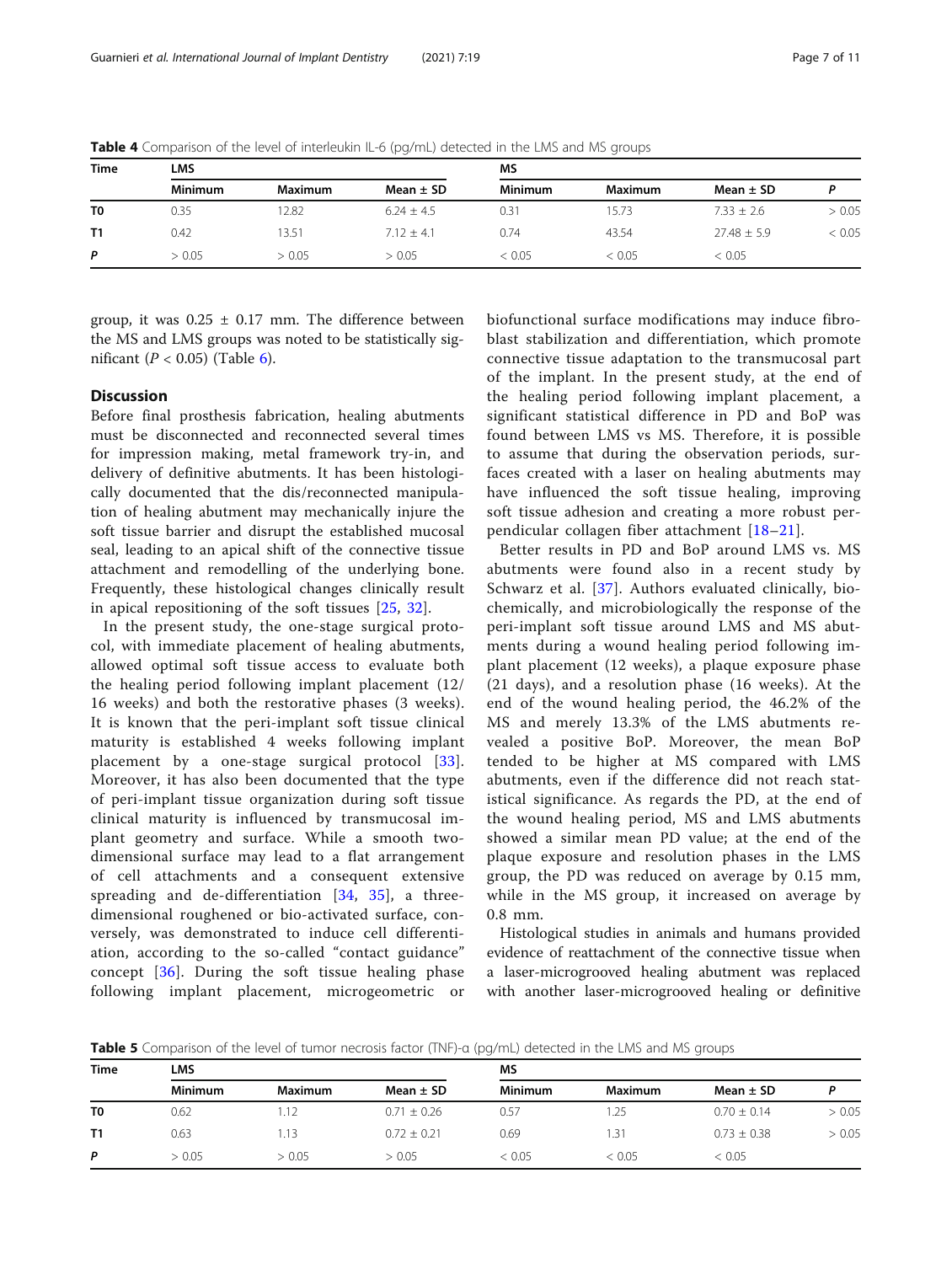<span id="page-7-0"></span>Table 6 Peri-implant radiographic bone levels (mm) detected in the LMS and MS groups

| <b>Time</b> | <b>LMS</b>      | ΜS              |        |
|-------------|-----------------|-----------------|--------|
|             | Mean $\pm$ SD   | Mean $\pm$ SD   | Δ      |
| T0          | $0.11 \pm 0.26$ | $0.28 + 0.14$   | < 0.05 |
| T1          | $0.36 + 0.11$   | $0.64 + 0.18$   | < 0.05 |
| Δ           | $0.25 + 0.17$   | $0.36 \pm 0.06$ | < 0.05 |

abutment [[19,](#page-9-0) [21](#page-9-0), [23\]](#page-9-0). In this context, in the MS group of the current study, PD showed a statistically significant increase during the restorative phase (between T0 and T1), while in the LMS group, it remained mostly constant. The time interval between T0 and T1 corresponds with prosthetic procedures (impression, proving of crown frame and proving of crown porcelain) during which replacement of the healing abutment was repeated at least three times. Therefore, it is possible to assume that the lower mean values of PD and BoP recorded in the current study at the end of the restorative phase (T1) in the LMS group may be connected to different response of peri-implant gingival tissues to repeated disconnection/reconnection of LMS and MS abutments. It must be emphasized that at each visit, a professionally administered plaque removal at the respective implants and remaining teeth was provided in each patient, who had previously been instructed about suitable oral hygiene and effective plaque control around the healing abutment. This may have undone the possible susceptibility of LMS surfaces to an undisturbed plaque formation, reported in the study by Schwarz et al. [[37](#page-10-0)] as the cause of the higher incidence of diseased LMS vs. MS implants noted at the end of the plaque exposure phase (21 days). The observations of the present study basically corroborates the findings of previous clinical studies which pointed out that in patients enrolled in a professional, strict controlled oral hygiene regimen, LMS implants, compared with implants without LMS, are not more vulnerable to pathogenic microflora colonization [\[38](#page-10-0), [39\]](#page-10-0).

When further analyzing the present data, it was also noted that multiple abutment disconnections/reconnections could have a modest effect on marginal bone level changes regardless of the type of surface of the abutments. In this regard, LMS showed less vertical bone loss (0.11 mm), but the difference is of slight clinical significance. The reason for the slight difference may be that the hard tissue change around the implant is a very complex process which takes longer to manifest than those used in the current study, and that the abutment manipulation is not the only factor to affect the change.

Changes in PICF flow rate and IL-1, IL-1β, and TNF-α profiles evaluated during the current study allowed to get specific information on early metabolic and biomechanical responses around LMS and MS abutments [[27,](#page-10-0) [31,](#page-10-0) [40\]](#page-10-0). The higher mean values of PICF flow rate and IL-6 and IL-1β levels recorded around MS abutments at all time points suggests a worsening in periimplant soft tissue health, that coincides with the higher clinical inflammatory scores recorded around MS abutments compared with LMS. Moreover, in the MS group, PICF flow rate and IL-6 and IL-1β levels increased significantly during the restorative phase (between T0 and T1), while in the LMS group at the same time points,

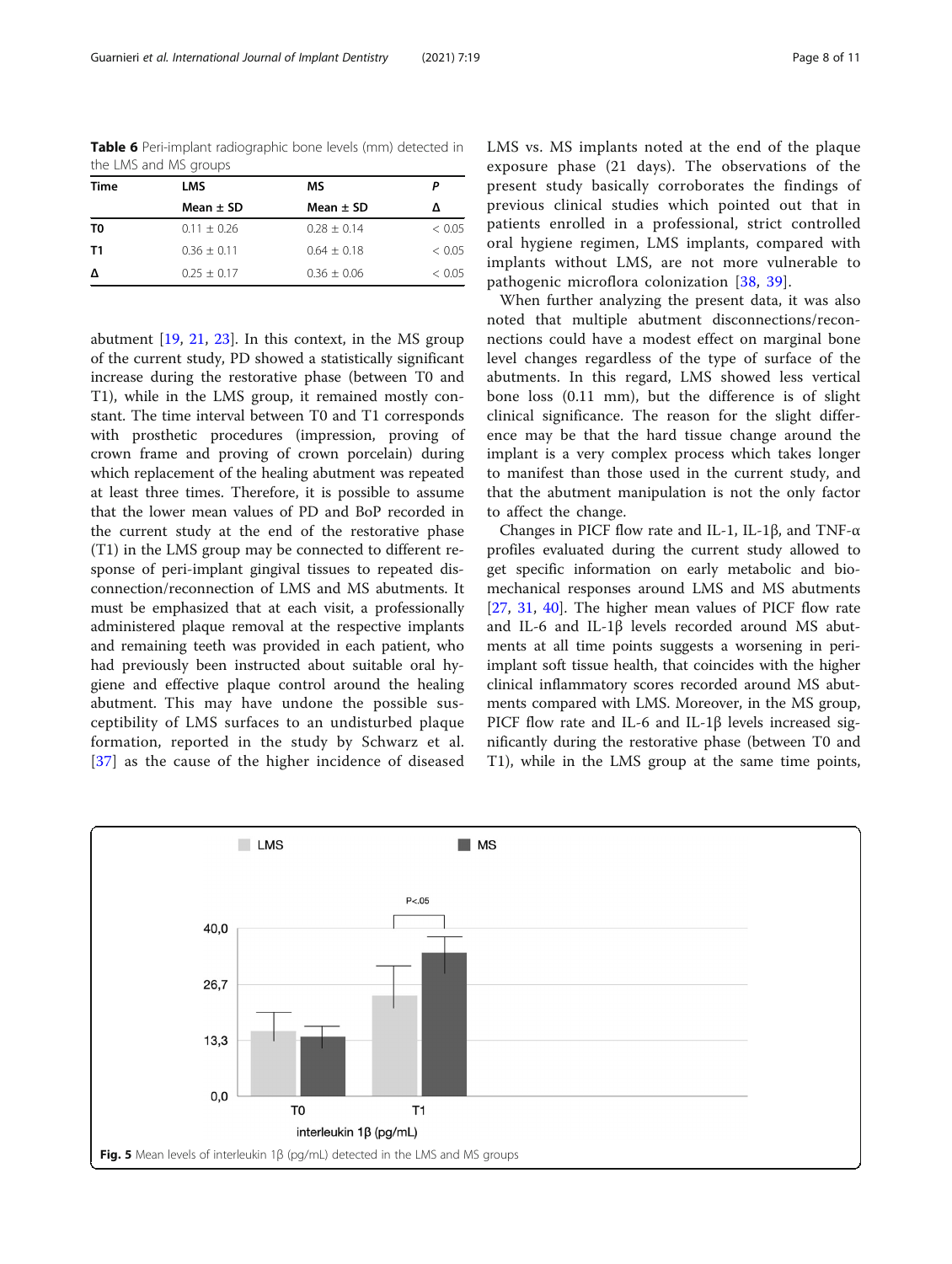<span id="page-8-0"></span>

levels remained almost constant. It has been documented that the volumes of PICF increases as a function of greater vascular permeability and ulceration of the epithelium at inflamed sites and that it is directly related to the severity of the tissue inflammation. IL-6 and IL-1β are reliable markers of injury severity in the acute inflammatory response  $[41-44]$  $[41-44]$  $[41-44]$  $[41-44]$ , and their principal role in gingival tissue is facilitating the healing process by protecting an open wound from bacterial infiltrate [[45](#page-10-0)]. Accordingly, their prolonged production may reflect the extent of tissue trauma and delayed wound healing [\[46](#page-10-0)].

A limitation of the current study may be the short follow-up (4 weeks) which does not allow to compare the intensity of the cellular events in peri-implant tissues after implant loading.

Based on the clinical and biochemical results of the current study, it is possible to hypothesize that multiple abutment disconnections/reconnections lead to a different molecular response of peri-implant tissue around LMS and MS, probably connected to different aspects of peri-implant tissue anatomy and physiology (e.g., healing processes). However additional studies with histological analysis and longer follow-up are necessary to confirm these results.

# Conclusion

Within the limits of the present study, it is possible to conclude that multiple disconnections/reconnections of LMS healing abutments resulted in less inflammation compared to conventional MS abutments. The advantage is substantial when repeated removal and replacement of abutments is necessary in the restorative phase.

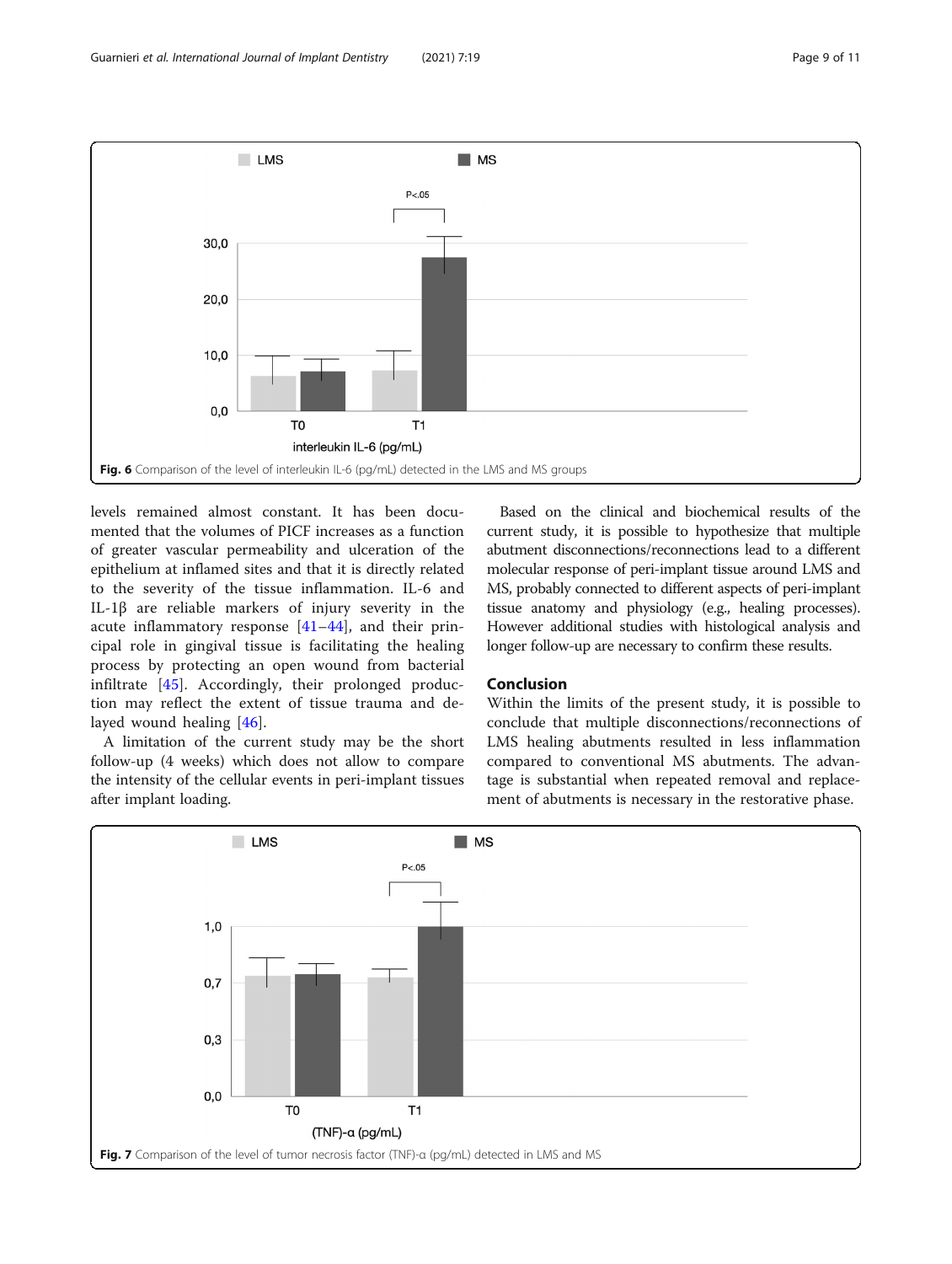# <span id="page-9-0"></span>Abbreviations

LMS: Laser microgrooved surface; SM: Machined surface; T0: Time zero (definitive prosthetic abutment installation); T1: Time 1 (1 year after functional loading); PICF: Peri-implant crevicular fluid; IL-1β: Interleukin-1beta; IL-6: Interleukin-6; TNF-α: Tumor necrosis factor alfa; ELISA: Enzyme-linked immunosorbent assay; PD: Probing depth; MBL: Marginal bone loss; mPI: Modified plaque index; mSBI: Modified sulcular bleeding index; BoP: Bleeding on probing; GCF: Gingival crevicular fluid; CBCT: Cone beam computed tomography; FMPS: Full-mouth plaque score; FMBS: Full-mouth bleeding score; RG: Renzo Guarnieri; LT: Luca Testarelli; Kw: Kilowatt; mA: Milliampere; IL: Implant length; MI: Mesial implant aspect; DI: Distal implant aspect

#### Acknowledgements

Not applicable

# Authors' contributions

Renzo Guarnieri and Luca Testarelli: substantial contributions to research design and drafting of the paper. Gabriele Miccoli, Rodolfo Reda, Alessandro Mazzoni, and Dario Di Nardo: data acquisition and analysis. All authors: data interpretation, revising the paper critically, agreement to be accountable for all aspects of the work in ensuring that questions related to the accuracy or integrity of any parts of the work are appropriately investigated and resolved, and approval of the submitted and final version

#### Funding

The study was supported by La Sapienza University of Rome, Department of Oral and Maxillo-Facial Sciences, Italy.

# Availability of data and materials

The datasets used and analyzed during the current study are available from the corresponding author on reasonable request.

#### Ethics approval and consent to participate

Each patient was informed about the evidence-based positive outcome of implant treatment and signed a free informed consent form after he/she has received detailed information about the study. Treatments were performed according to the principles outlined in the Declaration of Helsinki on experimentation involving human subjects. The study was approved by the Research Ethics Committee of the La Sapienza University of Rome (#4597). Trial registration: [ClinicalTrials.gov](http://clinicaltrials.gov) NCT04415801, registered 03/06/2020, [https://](https://register.clinicaltrials.gov/prs/app/action/SelectProtocol?sid=S0009V52&selectaction=Edit&uid=U0003LQX&ts=24&cx=-mviyyi) [register.clinicaltrials.gov/prs/app/action/SelectProtocol?sid=S0009V52](https://register.clinicaltrials.gov/prs/app/action/SelectProtocol?sid=S0009V52&selectaction=Edit&uid=U0003LQX&ts=24&cx=-mviyyi) [&selectaction=Edit&uid=U0003LQX&ts=24&cx=-mviyyi](https://register.clinicaltrials.gov/prs/app/action/SelectProtocol?sid=S0009V52&selectaction=Edit&uid=U0003LQX&ts=24&cx=-mviyyi).

#### Consent for publication

Not applicable

#### Competing interests

Renzo Guarnieri, Gabriele Miccoli, Rodolfo Reda, Alessandro Mazzoni, Dario Di Nardo, and Luca Testarelli state that they have no competing interests.

# Received: 11 October 2020 Accepted: 8 February 2021 Published online: 17 March 2021

#### References

- 1. Comut AA, Weber HP, Shortkroff S, Cui FZ, Spector M. Connective tissue orientation around dental implants in a canine model. Clin Oral Implants Res. 2001;12:433–40.
- 2. Abrahamsson I, Zitzmann NU, Berglundh T, Linder E, Wennerberg A, Lindhe J. The mucosal attachment to titanium implants with different surface characteristics: An experimental study in dogs. J Clin Periodontol. 2002;29(5): 448–55.
- 3. Mustafa K, Odén A, Wennerberg A, Hultenby K, Arvidson K. The influence of surface topography of ceramic abutments on the attachment and proliferation of human oral fibroblasts. Biomat. 2005;26(4):373–81.
- 4. Schwarz F, Ferrari D, Herten M, Mihatovic I, Wieland M, Sager M, Becker J. Effects of surface hydrophilicity and microtopography on early stages of soft and hard tissue integration at non-submerged titanium implants: an immunohistochemical study in dogs. J Periodontol. 2007;78:2171–84.
- 5. Schwarz F, Herten M, Sager M, Wieland M, Dard M, Becker J. Histological and immunohistochemical analysis of initial and early osseous integration at

chemically modified and conventional SLA titanium implants: preliminary results of a pilot study in dogs. Clin Oral Implants Res. 2007;18:481–8.

- 6. Schwarz F, Herten M, Sager M, Wieland M, Dard M, Becker J. Histological and immunohistochemical analysis of initial and early subepithelial connective tissue attachment at chemically modified and conventional SLA titanium implants. A pilot study in dogs. Clin Oral Investig. 2007;11:245–55.
- 7. Tete S, Mastrangelo F, Bianchi A, Zizzari V, Scarano A. Collagen fiber orientation around machined titanium and zirconia dental implant necks: an animal study. Int J Oral Maxillofacial Impl. 2009;24:52–8.
- 8. Nevins M, Kim DM, Jun S-H, Guze K, Schupbach P, Nevins ML. Histologic evidence of a connective tissue attachment to laser microgrooved abutments: A canine study. Int J of Periodont Res Dent. 2010;30(3):245–55.
- 9. Kloss FR, Steinmuller-Nethl D, Stigler RG, Ennemoser T, Rasse M, Hachl O. In vivo investigation on connective tissue healing to polished surfaces with different surface wettability. Clin Oral Implants Res. 2011;22:699–705.
- 10. Chien H-H, Schroering RL, Prasad HS, Tatakis DN. Effects of a new implant abutment design on peri-implant soft tissues. J Oral Implantol. 2014;40(5): 581–8.
- 11. Lee J-H, Kim Y-H, Choi E-H, Kim K-M, Kim K-N. (2015). Air atmosphericpressure plasma-jet treatment enhances the attachment of human gingival fibroblasts for early peri-implant soft tissue seals on titanium dental implant abutments. Acta Odontol Scand. 2015;73(1):67–75.
- 12. Kim Y-S, Shin S-Y, Moon S-K, Yang S-M. Surface properties correlated with the human gingival fibroblasts attachment on various materials for implant abutments: A multiple regression analysis. Acta Odontol Scand. 2015;73(1): 38–47.
- 13. Nothdurft FP, Fontana D, Ruppenthal S, May A, Aktas C, Mehraein Y, Kaestner L. Differential behavior of fibroblasts and epithelial cells on structured implant abutment materials: A comparison of materials and surface topographies. Clin Impl Dent Rel Res. 2015;17(6):1237–49.
- 14. Ricci J, Charvet J, Frenkel S, et al. Bone response to laser microtextured surfaces. In: Davies JE, editor. Bone Engineering. Toronto: Em2; 2000. p. 282– 94.
- 15. Ricci JL, Grew JC, Alexander H. Connective-tissue responses to defined biomaterial surfaces. I. Growth of rat fibroblast and bone marrow cell colonies on microgrooved substrates. J Biom Mat Res A. 2008;85:313–25.
- 16. Grew JC, Ricci JL, Alexander H. Connective-tissue responses to defined biomaterial surfaces. II. Behavior of rat and mouse fibroblasts cultured on microgrooved substrates. J Biom Mat Res A. 2008;85:326–35.
- 17. Heinrich A, Dengler K, Koerner T, Haczek C, Deppe H, Stritzker B. Lasermodified titanium implants for improved cell adhesion. Lasers Med Sci. 2008;23:55–8.
- 18. Nevins M, Nevins ML, Camelo M, Boyesen JL, Kim DM. Human histologic evidence of a connective tissue attachment to a dental implant. Int J Period Rest Dent. 2008;28:111–21.
- 19. Nevins M, Camelo M, Nevins ML, Schupbach P, Kim DM. Connective tissue attachment to laser-microgrooved abutments: A human histologic case report. Int J Period Rest Dent. 2012;32:385–92.
- 20. Geurs NC, Vassilopoulos PJ, Reddy MS. Histologic evidence of connective tissue integration on laser microgrooved abutments in humans. Clin Adv Periodont. 2011;1:29–33.
- 21. Iglhaut G, Becker K, Golubovic V, Schliephake H, Mihatovic I. The impact of dis-/reconnection of laser microgrooved and machined implant abutments on soft- and hard-tissue healing. Clin Oral Implants Res. 2013;24:391–7.
- 22. Neiva R, Tovar N, Jimbo R, Gil L, Goldberg P, Barbosa J, Coelho P. Guidelines for clinical management of laser-etched (Laser-Lok) abutments in two different clinical scenarios: A preclinical laboratory soft tissue assessment study. Int J Periodont Rest Dent. 2016;36(3):339–45.
- 23. Blázquez-Hinarejos M, Ayuso-Montero R, Álvarez-López JM, Manzanares-Céspedes MC, López-López J. Histological differences in the adherence of connective tissue to laser-treated abutments and standard abutments for dental implants. An experimental pilot study in humans. Med Oral Patol Oral Cir Bucal. 2017;22(6):e774–9.
- 24. Kuppusamy M, Watanabe H, Kasugai S, Kuroda S. Effects of abutment removal and reconnection on inflammatory cytokine production around dental implants. Impl Dent. 2015;24(6):730–4.
- 25. Abrahamsson I, Berglundh T, Lindhe J. The mucosal barrier following abutment dis/ reconnection. An experimental study in dogs. J Clin Periodontol. 1997;24:568–72.
- 26. Barros SP, Williams R, Offenbacher S, Morelli T. Gingival crevicular fluid as a source of biomarkers for periodontitis. Periodontol. 2016;70(1):53–64.